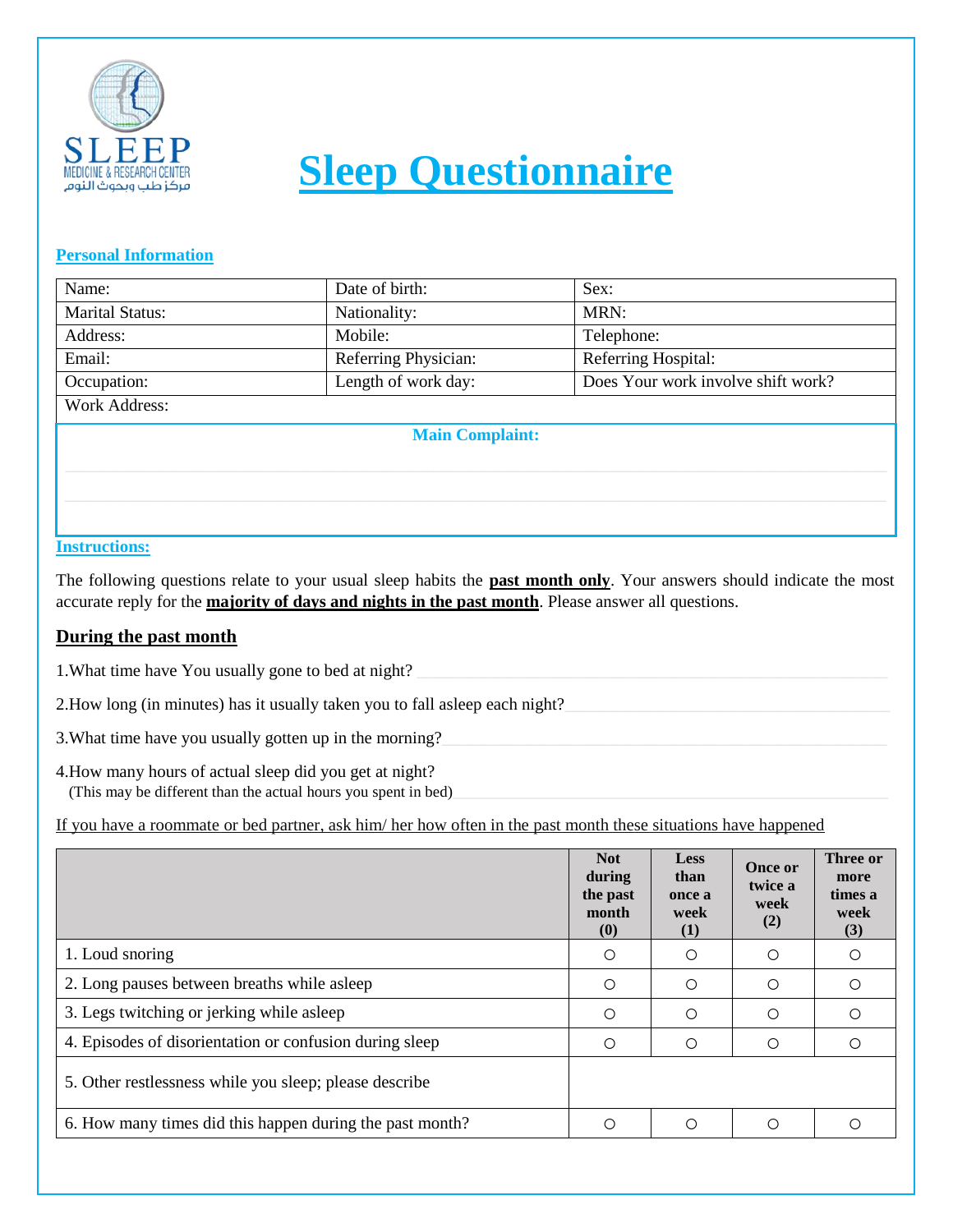#### **Epworth Sleepiness Scale:**

How likely are you to doze off or fall asleep in the following situations, in contrast to feeling just tired? This refers to your usual way of life in recent times. Use the following scale to choose the most appropriate number for each situation.

|                                                      | <b>Situation</b>                                               | Would<br><b>Never</b><br><b>Dose</b><br>$\boldsymbol{\left(0\right)}$ | Slight<br><b>Chance of</b><br><b>Dozing</b><br>(1) | <b>Moderate</b><br><b>Chance of</b><br><b>Dozing</b><br>(2) | High<br><b>Chance of</b><br><b>Dozing</b><br>(3) |
|------------------------------------------------------|----------------------------------------------------------------|-----------------------------------------------------------------------|----------------------------------------------------|-------------------------------------------------------------|--------------------------------------------------|
| Sitting and Reading                                  |                                                                | O                                                                     | $\bigcirc$                                         | $\bigcirc$                                                  | $\bigcirc$                                       |
| Watching TV                                          |                                                                | $\circ$                                                               | $\bigcirc$                                         | $\bigcirc$                                                  | $\circ$                                          |
| Sitting, inactive in a public place                  |                                                                | O                                                                     | $\bigcirc$                                         | $\bigcirc$                                                  | $\bigcirc$                                       |
| As a passenger in a car for an hour without a break  |                                                                | $\bigcirc$                                                            | $\bigcirc$                                         | $\bigcirc$                                                  | $\bigcirc$                                       |
| Lying down to rest in the afternoon                  |                                                                | $\bigcirc$                                                            | $\bigcirc$                                         | $\bigcirc$                                                  | $\bigcirc$                                       |
| Sitting and talking to someone                       |                                                                | $\bigcirc$                                                            | $\bigcirc$                                         | $\bigcirc$                                                  | $\bigcirc$                                       |
| Sitting quietly after lunch                          |                                                                | $\bigcirc$                                                            | $\bigcirc$                                         | $\bigcirc$                                                  | $\bigcirc$                                       |
| In a car, while stopped for a few minutes in traffic |                                                                | O                                                                     | $\bigcirc$                                         | $\bigcirc$                                                  | $\bigcirc$                                       |
| Total:<br>$\frac{124}{2}$                            | <b>Interpretation:</b><br><b>Excessive Daytime Sleepiness:</b> | () Yes                                                                | N <sub>o</sub>                                     |                                                             |                                                  |

#### **Stop-Bang Questionnaire:**

|                                                                                                                                                                                   | <b>Yes</b> | N <sub>0</sub> |
|-----------------------------------------------------------------------------------------------------------------------------------------------------------------------------------|------------|----------------|
| Do you <b>Snore Loudly</b> (loud enough to be heard through closed doors or<br>your bed-partner elbows you for snoring at night)?                                                 | ∩          | ∩              |
| Do you often feel <b>Tired, Fatigued, or Sleepy</b> during the daytime (such<br>as falling as leep during driving)?                                                               | $\bigcirc$ | ∩              |
| Has anyone Observed you Stop Breathing or Choking/Gasping<br>during your sleep?                                                                                                   | ∩          | ∩              |
| Do you have or are being treated for <b>High Blood Pressure?</b>                                                                                                                  | ∩          | ∩              |
| Body Mass Index more than 35 kg/m2?                                                                                                                                               | ∩          | ∩              |
| Age older than 50 year old?                                                                                                                                                       | $\bigcirc$ | ∩              |
| <b>Neck size large? (Measured around Adams apple)</b><br>For male, is your shirt collar 17 inches/43 cm or larger?<br>For female, is your shirt collar 16 inches/41 cm or larger? | ∩          |                |
| $Gender = Male?$                                                                                                                                                                  | ∩          | ∩              |

**\*Total:** …………………………………………………………………………...

**Low risk**: Yes to 0-2 questions **Intermediate risk**: Yes to 3-4 questions **High risk**: Yes to 5-8 questions or Yes to 2 or more of 4 STOP questions + male gender

or Yes to 2 or more of 4 STOP questions + BMI > 35 kg/m2

or Yes to 2 or more of 4 STOP questions + neck circumference

(17"/43cm in male, 16"/41cm in female)

**Interpretation:** Risk for obstructive sleep apnea:

 $\bigcirc$  High  $\bigcirc$  Intermediate  $\bigcirc$  Low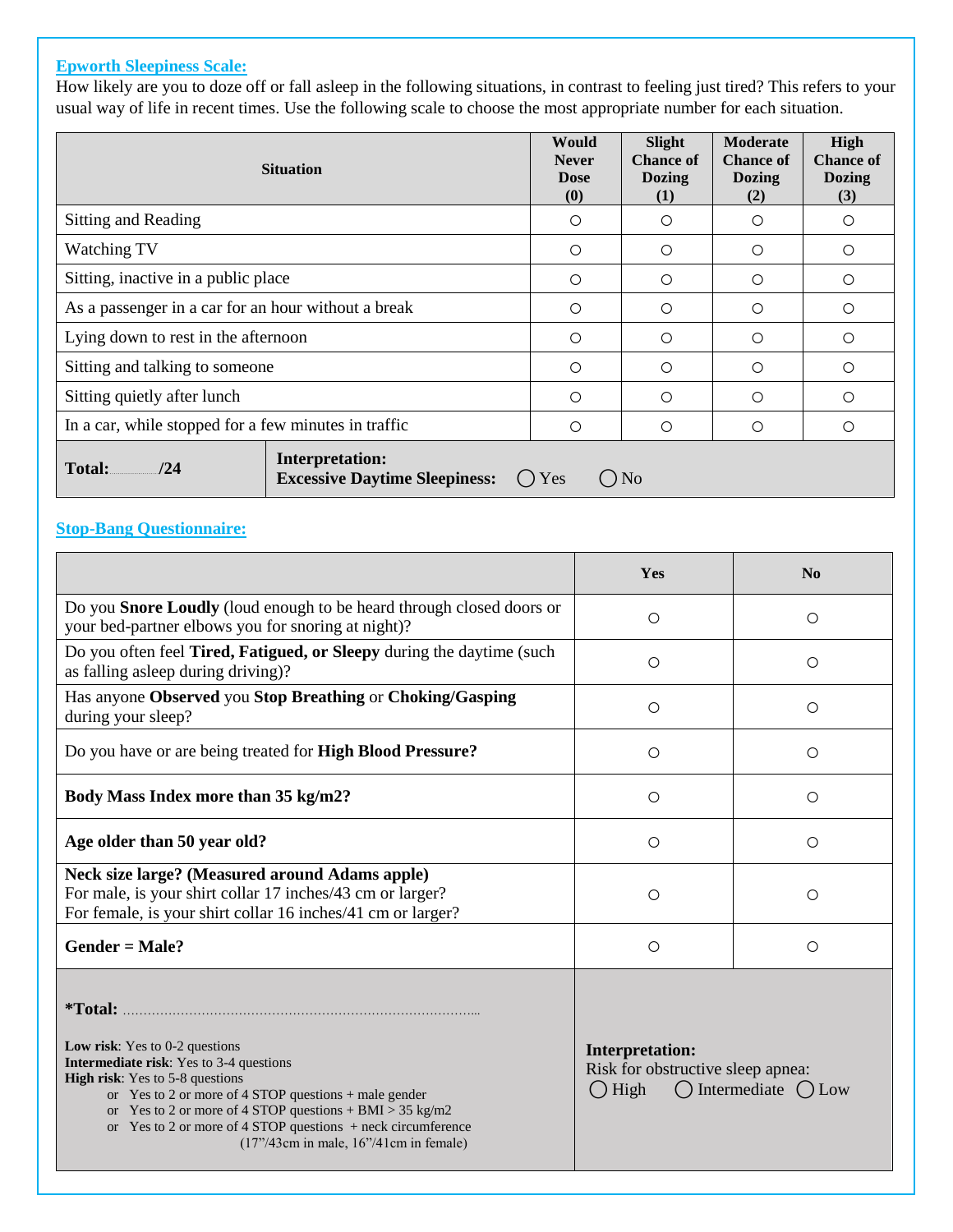# **Restless Leg Syndrome:**

During the past month, have you had the following complaints?

| <b>Condition</b>                                                                                                                                                                      |                        |         | Yes                                            | N <sub>o</sub>  |
|---------------------------------------------------------------------------------------------------------------------------------------------------------------------------------------|------------------------|---------|------------------------------------------------|-----------------|
| Had trouble sleeping because you felt an urge to move your legs, usually accompanied<br>or caused by uncomfortable and unpleasant sensations in the legs.                             |                        | $\circ$ | $\circ$                                        |                 |
| You felt the urge to move, or unpleasant sensations that begin or worsen during periods<br>of rest or inactivity such as lying or sitting.                                            |                        |         | $\bigcirc$                                     | $\bigcirc$      |
| You felt the urge to move, or unpleasant sensations that are partially or totally relieved<br>by movement, such as walking or stretching, at least as long as the activity continues. |                        |         | $\circ$                                        | $\circ$         |
| You felt the urge to move, or unpleasant sensations that are worse in the evening or<br>night than during the day or only occur in the evening or night.                              |                        |         | $\Omega$                                       | $\circ$         |
| Any similar family history?                                                                                                                                                           |                        |         | $\bigcirc$                                     | $\bigcirc$      |
| *Interpretation:                                                                                                                                                                      |                        |         | <b>Restless Leg Syndrome:</b><br>$\bigcap$ Yes | $\overline{ON}$ |
|                                                                                                                                                                                       |                        |         |                                                |                 |
|                                                                                                                                                                                       | $\bigcap$ Every night  |         | $\bigcap$ Occasionally $\bigcap$ Never         |                 |
| - Do you ever wake up and feel paralyzed?<br>- When you are angry, excited, or laughing, do you feel weakness at the knees?                                                           | $\bigcirc$ Every night |         | $\bigcirc$ Occasionally $\bigcirc$ Never       |                 |
| - Has your nose ever been broken                                                                                                                                                      | $\bigcirc$ Yes         |         | $\bigcap$ No, If Yes, When? $\Box$             |                 |
| - Can you breathe well through both nostrils?                                                                                                                                         | $\bigcirc$ Yes         |         | ∩No                                            |                 |

 **- How much coffee/tea/cola do you drink per day?**

| <b>Type of Drink</b> | <b>Number of Cups</b> |
|----------------------|-----------------------|
| Coffee               |                       |
| Tea                  |                       |
| Cola                 |                       |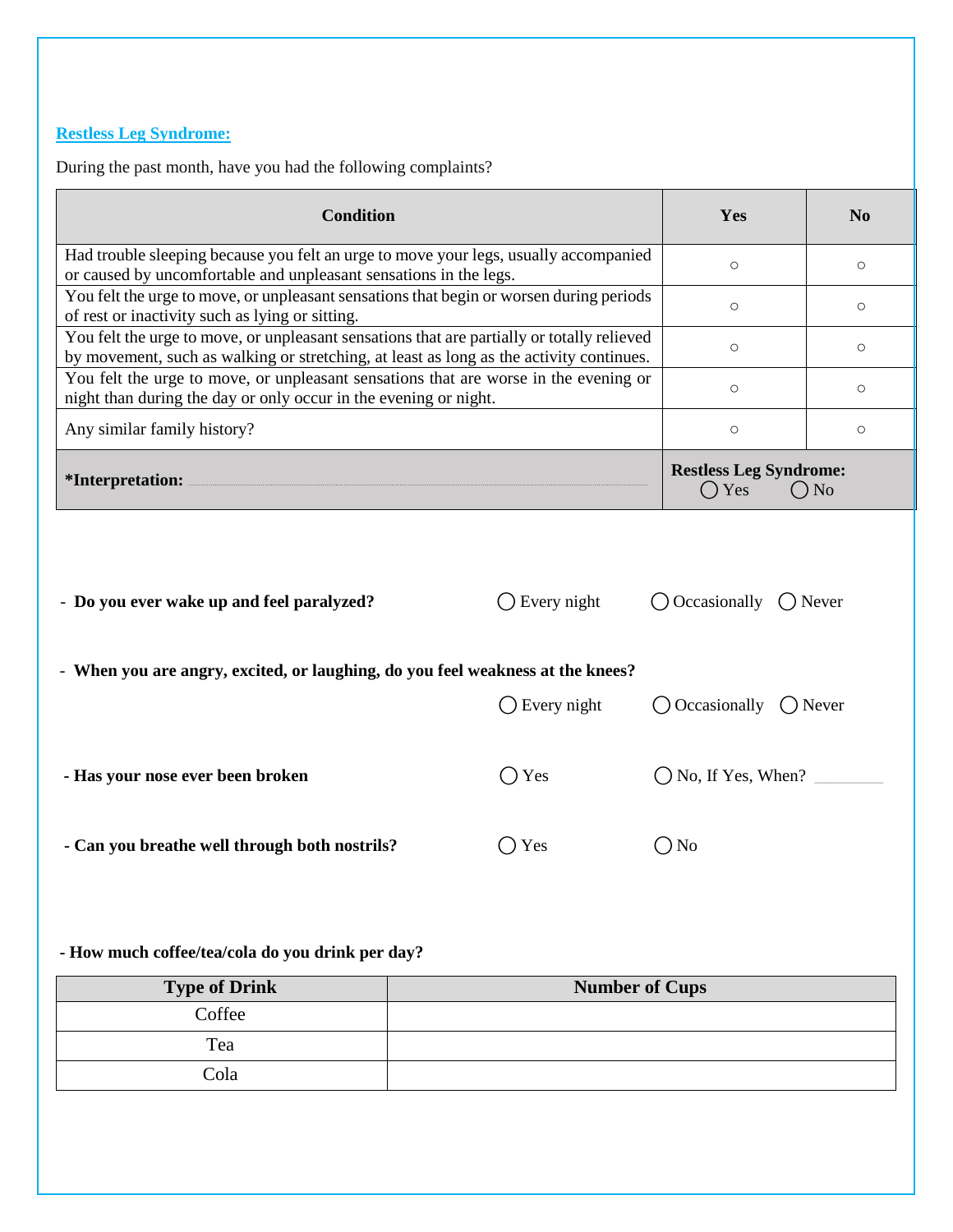| Please check whether a doctor has told you that you had or have each condition below: |
|---------------------------------------------------------------------------------------|
|---------------------------------------------------------------------------------------|

| <b>Diagnosis</b>                                     | Yes | N <sub>0</sub>   |
|------------------------------------------------------|-----|------------------|
| Emphysema or COPD                                    | ∩   |                  |
| Chronic Bronchitis or Asthma                         | ()  | ()               |
| Allergic Rhinitis                                    | Ω   | $\left( \right)$ |
| Angina or Coronary Heart Disease or Arteriosclerosis | ( ) |                  |
| Heart attack                                         | ∩   | $\bigcirc$       |
| <b>Stroke</b>                                        | ∩   |                  |
| <b>Hypertension or High Blood Pressure</b>           | €.  |                  |
| <b>Diabetes</b>                                      | Ω   | ∩                |
| Hypothyroidism                                       |     |                  |
| Mention if there is another diagnosis:               |     |                  |

# **Do you take any medication? If yes please list all medications you are currently taking:**

| <b>Medication</b> | <b>Dosage</b> | Reason | <b>Since when</b> |
|-------------------|---------------|--------|-------------------|
|                   |               |        |                   |
|                   |               |        |                   |
|                   |               |        |                   |
|                   |               |        |                   |
|                   |               |        |                   |
|                   |               |        |                   |
|                   |               |        |                   |
|                   |               |        |                   |
|                   |               |        |                   |
|                   |               |        |                   |